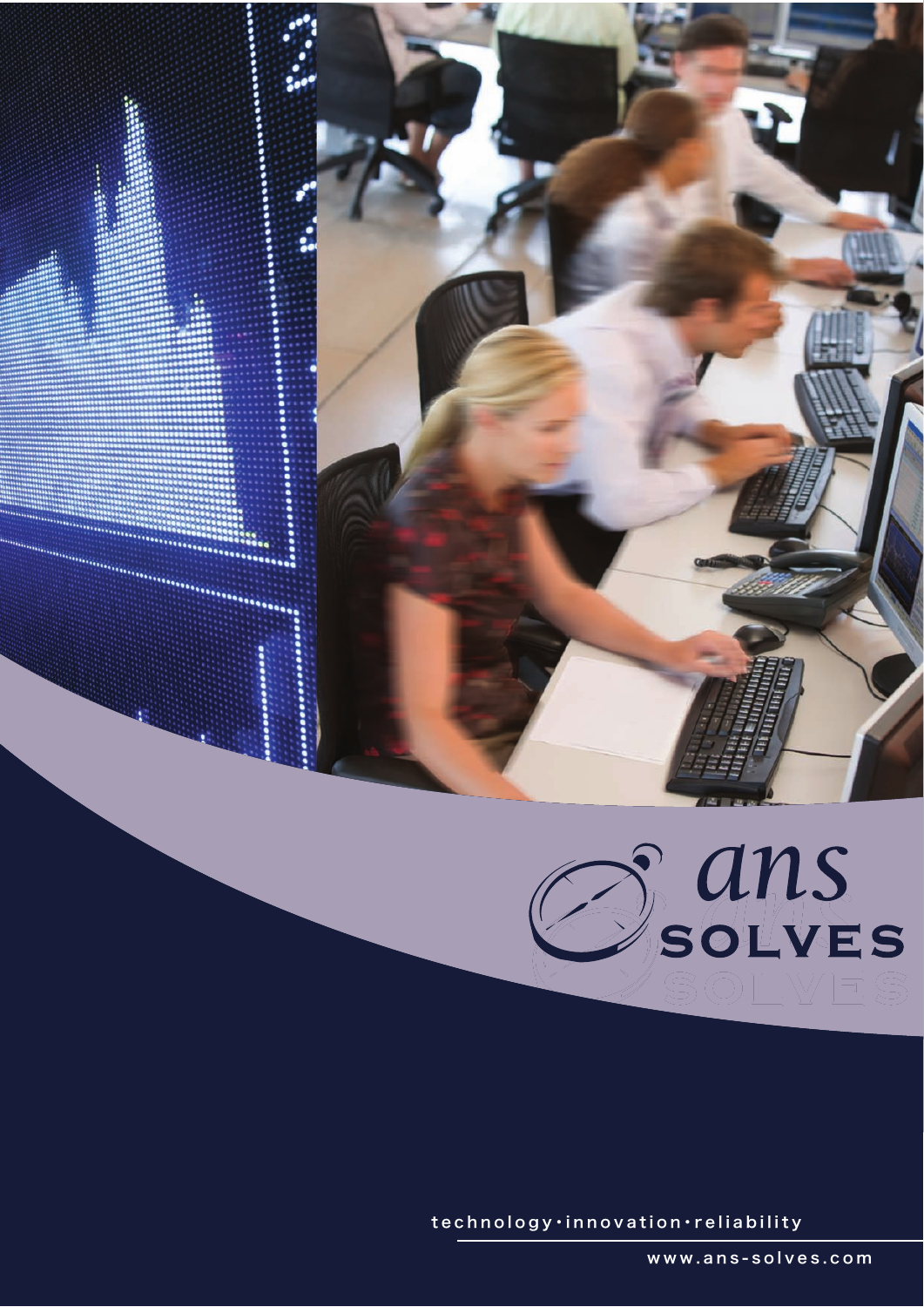# エイエヌエス・ソルブズとは

私たちは、東京に拠点を置き、お客様に革新的なカスタム・ソリューションを提供するソフトウェア技術会社です。弊社は、主に 金融分野を中心に活動していますが、製造業から小売まで、 中小企業向けのコンサルティングやソリューションも提供しています。

エイエヌエス・ソルブズは、分析、開発、実装、そして最も重要な実装後サポートを含む幅広いサービスを行っています。

私たちの組織は小規模ですが、技術力と現地事情を重視し、幅広く詳細な経験を積んでいるため、既存およびレガシー・シス テムと有機的に一体化する効率的なソフトウェア・アプリケーションを実現することが可能です。弊社は、大規模な会社とは異 なり、複雑で硬直した開発プロセスにとらわれることなく、同時に納入物の品質に妥協を許さず、 お客様のニーズに迅速かつ柔軟に対応致します。

弊社は、すでに確立された技術プラットフォームをご提供するだけでなく、最新の技術開発や技術動向もお客様にご紹介して います。たとえば、LAMP(Linux、Apache、MySQL、Perl/Python/PHP)などのソリューションは(、オープン・ソース・ソフト ウェアであることから)品質を犠牲にせずに、開発費を大幅に削減することができます。

エイエヌエス・ソルブズのエンジニアは、フロント、ミドル、 そしてバックオフィスの技術ソリューションを提供する大手金融会社において幅広い経験を積んでいます。

弊社は、日本およびアジアにおける幅広い知識と豊富な経験を活かし、 自社の開発プロセスを現地のお客様のニーズに適応させます。

さらに私たちは、関連会社とのネットワークを築いており、 日本とインドの両方で様々な高度技術にアクセスすることができます。



# Who is ANS Solves?

We are a Tokyo-based software technology company that provides innovative customized solutions to its clients. We mainly focus on the financial sector but we also offer consulting and solutions to small and medium size enterprises ranging from manufacturing to retail.

ANS Solves offers a complete range of services encompassing analysis, development, implementation and most importantly, post implementation support.

Our small size, focus on technology, local knowledge and diverse, in-depth experience means that we can provide efficient software applications that integrate well with existing and legacy systems. Unlike larger firms we are not constrained by complex and bureaucratic development processes: we are quick and flexible to respond to the needs of our clients without compromising on the quality of the deliverables.

Not only we are accustomed to work on well-established technology platforms, but we also offer our clients access to the latest developments and trends in technology. For example, solutions such as LAMP (Linux, Apache, MySQL, Perl/Python/PHP) can greatly reduce acquisition cost (being open source software) without compromising on quality, speed and reliability.

Engineers at ANS Solves have a diverse range of experience at leading financial companies providing front, middle and back office technology solutions.

We have in-depth knowledge and a long experience in Japan and Asia and adapting our development process to the needs of our local clients.

We also built up a network of associated partners, which gives us access to a variety of highly specialised skills in both Japan and India.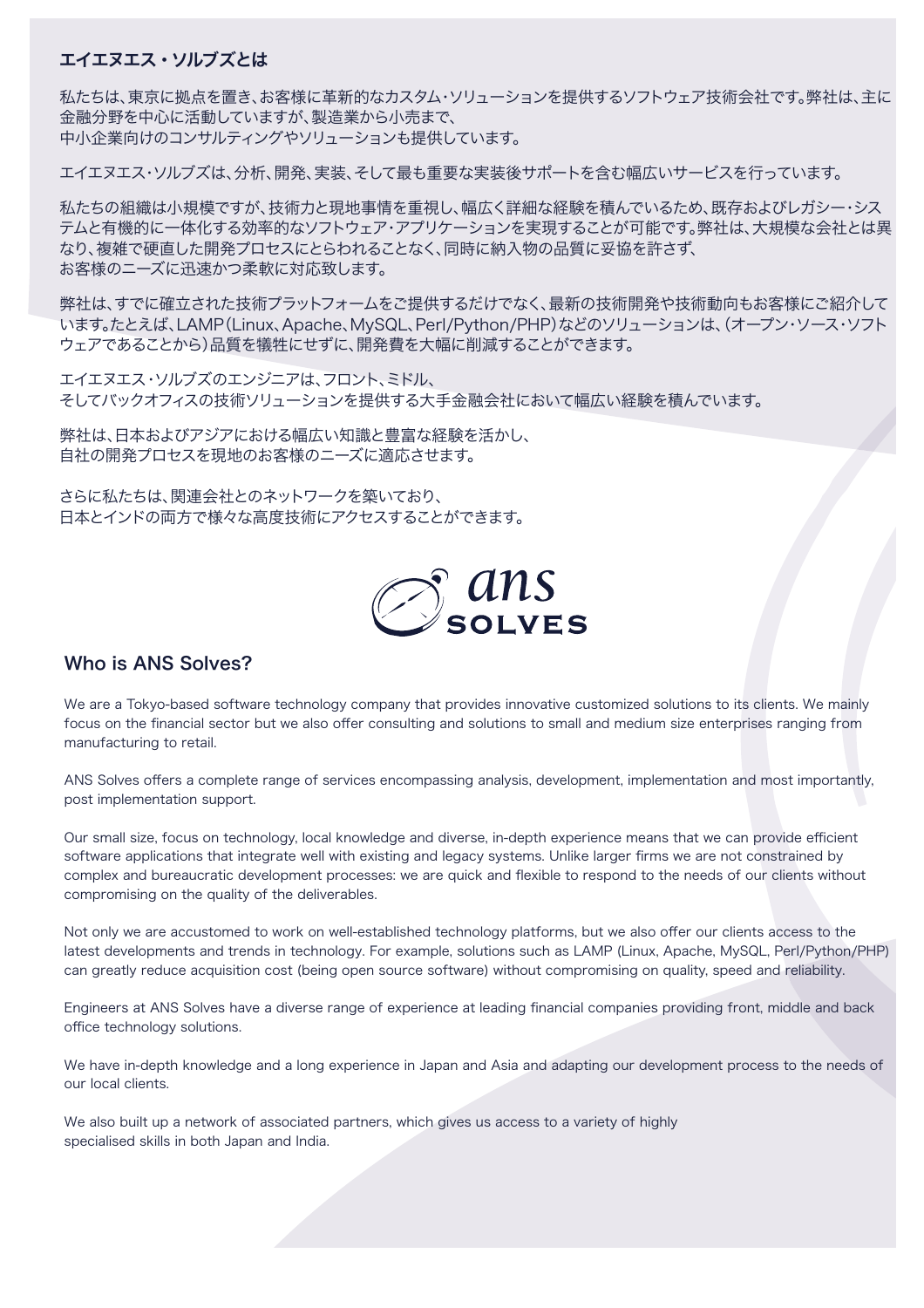# 弊社が大切にしていること

# 透明性

私たちは、お客様とのあらゆるやり取りにおいて完全な透明性を確保します。

# 結果重視

私たちは、お客様の増収またはコスト削減に役立つ、真に価値のあるソリューションを提供します。

# お客様第一

お客様のニーズが最優先です。弊社の柔軟な開発プロセスにより、お客様に最適なソリューションを迅速にお届けします。

# 誠実と誠意

私たちは、最大限の誠実と誠意をもって業務に取り組んでいます。これは、弊社の社訓です。

# 弊社の経験

弊社は、2008年6月から日本で業務を行っており、日本と海外の大手投資会社および小口金融機関を含む、様々な分野の お客様にサービスを提供しています。

私たちは、お客様からのご相談にお応えし、個々のお客様に合わせて、市場にある他社の統合製品をはるかに超える性能を 発揮する、最適な組み合わせのソリューションをご用意します。

また、弊社のソリューションが、お客様の既存のインフラストラクチャにスムーズに組み込まれるようにするための 統合コンポーネントも用意しています。

最後に、私たちは、お客様が弊社のソリューションを全面的に信頼していただけるための保守サポートとトレーニングを 提供しています。

# Our Values

#### **Transparency**

We believe in complete transparency in all our client interactions.

#### Results Driven

We believe in delivering solutions that are really valuable to our customers, either helping them to increase their revenue or reduce their costs.

# Client Focus

Our clients' needs come first; our flexible development process allows us to swiftly deliver the right solution to our clients.

# Integrity and Sincerity

We believe in working with the utmost integrity and sincerity, this being the core guiding philosophy of our firm.

# Our Experience

We are operating in Japan since June 2008 serving clients in various sectors, including large investment and retail banking institutions, both Japanese and foreign.

We advised our clients and provided them with tailor-made, best-of-breed solutions which delivered a significantly improved performance over competing integrated products available in the market.

We also provided integration components that allowed our solutions to be seamlessly plugged into our clients existing infrastructure.

Finally, we have been providing maintenance support and training that allowed our customers to rely on our solutions with a minimal effort.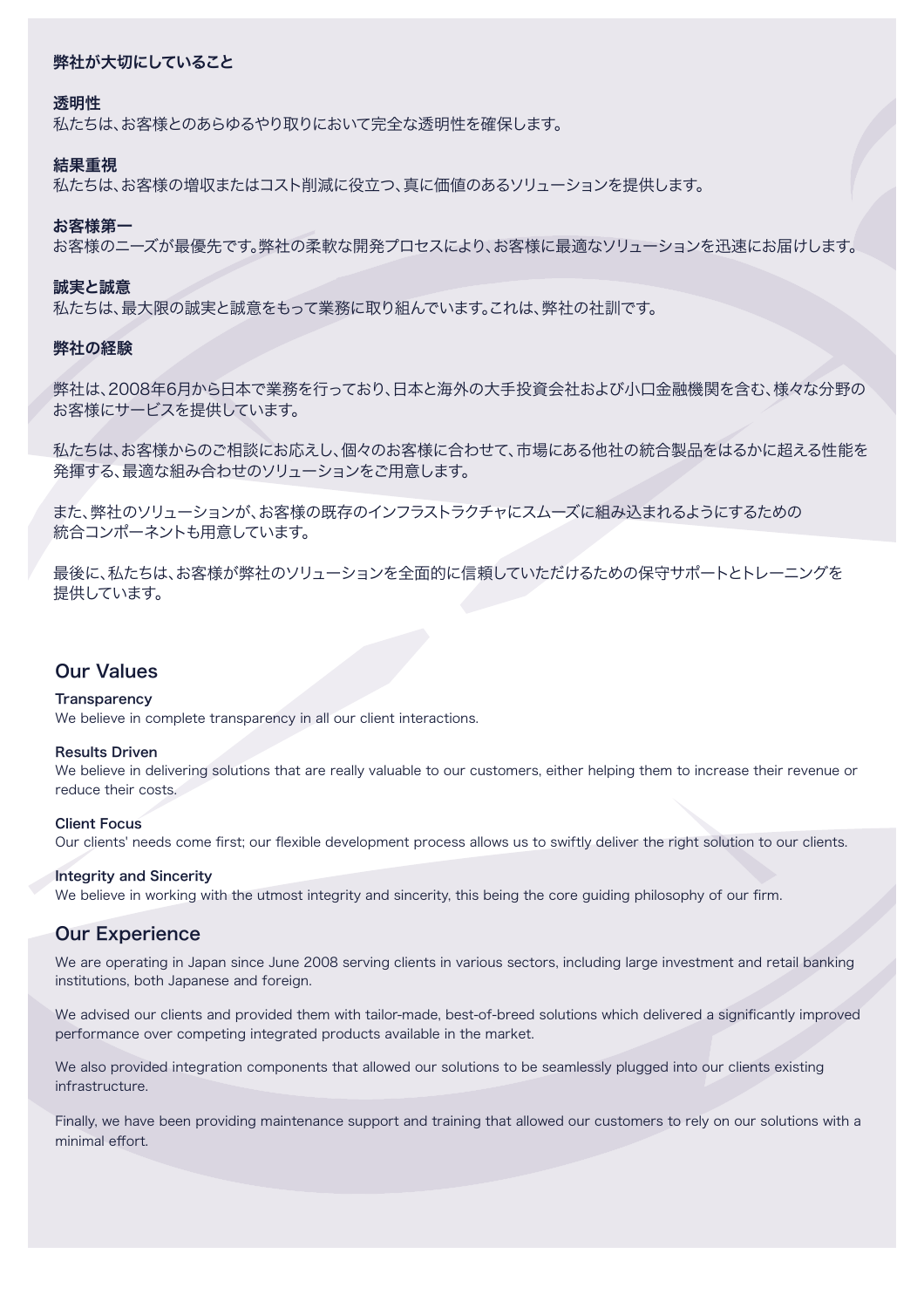# 投資銀行業務向けカスタム・ソリューション

# 証券取引技術

- 取引システム: キャッシュ、マージン、デリバティブ向け低レイテンシー、高頻度自動取引システム<br>• ヘッジング・システム
- 
- 
- 
- OEM: 証券トレーダー向け注文管理および実行システム<br>ポストトレード(取引後)分析システム<br>統合フロントオフィス・アプリケーション。セールスおよびトレーダー向け、取引情報、市場データ分析、 統計情報を含む
- ミドルオフィス: フロントオフィス・システムからの自動フィードおよび決済システムへの下流フィードを含む、 自動割り振り、コンフィギュレーション、報告システム

# 債券取引技術

- 取引システム。キャッシュおよびデリバティブ向け<br>リスク管理システム
- - コンサルティングおよび分析サービス。既存のシステムの性能および信頼性を改善

# 個人金融業務向けカスタム・ソリューション・リテールバンキング

- 
- 
- 預金システム。各種の定期預金、貯蓄預金向け<br>送金システム<br>取引処理。複数の銀行業務チャンネルを通じた顧客取引の検査と認証

# 小売業界向けカスタム・ソリューション

- 経営情報システム(MIS): 戦略的意思決定、セールス、マーケティング向け統計情報および分析システム<br>ロジスティックス: Webベースの追跡、在庫、注文管理システム<br>金融システムおよびHR管理システム
- 
- 

#### コンサルティング

ワークフロー分析: 優れた設計の、セキュア、シンプルかつ効果的な技術ソリューションを 必要とする様々なビジネス・ニーズに対応した専門家によるコンサルティングを提供

弊社のサービスについての詳細は、http://www.ans-solves.com/をご覧ください。

# Products and Services

# Customized Solutions Investment Banking

### Equities Technology:

- Trading Systems: Low latency, high frequency automated trading systems for Cash, Margin and Derivatives
- **Hedging systems**
- OEMs: order management and execution systems for equity traders
- Post-Trade analytics systems
- Integrated front office applications for sales and traders, including trade information, market data analytics and statistical information
- Middle-office: Automated allocation, figuration and reporting systems including real-time feeds from front-office systems and downstream feeds to settlement systems

#### Fixed-Income Technology:

- **Trading systems** for both cash and derivatives
- **Risk-management systems** 
	- Consultancy and analysis services to improve performance and reliability of existing systems

#### J Customized Solutions Retail/Consumer Banking

- Deposit Systems including fixed and savings deposits of various types
- **Remittance Systems**
- Transactions Processing including validation and authorization of customer transactions via multiple banking channels<br> **Customized Solutions for the Retail Industry**

- Management Information System (MIS): statistical information and analytics systems for strategic decision making, sales and marketing
- Logistics: Web-bases tracking, inventory and order management systems
- Finance Systems and HR management systems

# **Consulting**

Work-flow Analysis: Providing expert consulting on a variety of business needs requiring well-designed, secure and simple but effective technology solutions.

Find out more about our services at http://www.ans-solves.com/